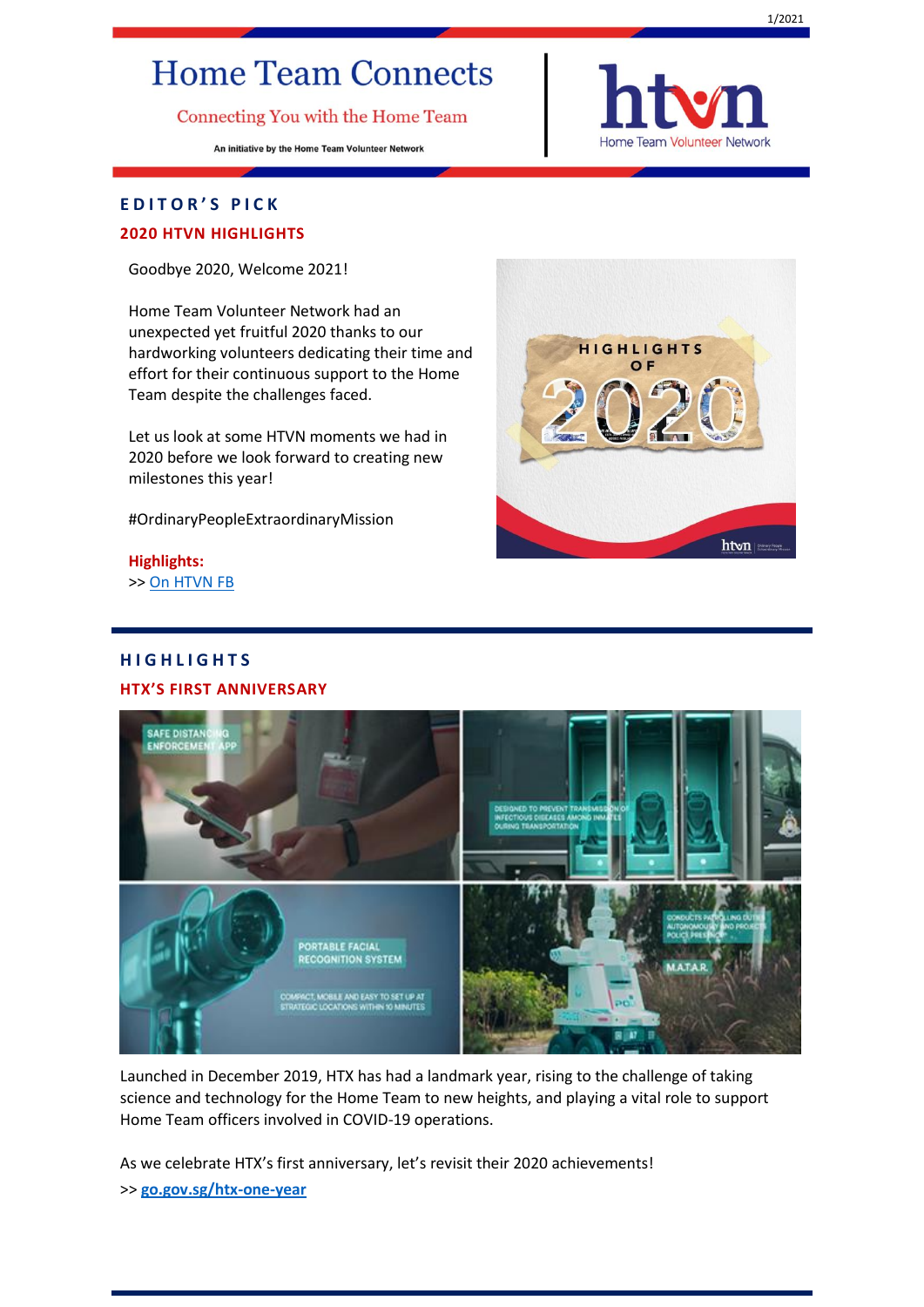# **G L O B A L P A R T N E R S H I P S FOSTERING STRONG GLOBAL PARTNERSHIPS AMIDST COVID-19**



The travel restrictions brought about by COVID-19 were no barrier to annual discussions on transnational crime and security matters between Singapore and our regional neighbours. Over the past two weeks, MHA delegations led by Minister K Shanmugam attended the **14th ASEAN Ministerial Meeting on Transnational Crime (AMMTC),** held on 26 November, and the **3rd Sub-Regional Meeting on Counter-Terrorism (SRM),** held on 1 December.

The AMMTC and SRM are key platforms to discuss cooperation and collaboration regarding transnational crime and security matters, as well as counterterrorism and the prevention and countering of radicalisation and violent extremism in ASEAN and the Asia Pacific regions. Both meetings adapted to the challenging circumstances brought about by COVID-19 by adopting virtual modalities to ensure that countries could continue to come together on discourse related to transnational safety and security issues.

This was particularly critical amidst COVID-19. Singapore, as well as other countries in the region, observed that COVID-19 has had significant impact on various cross-border crimes. At AMMTC, several ASEAN Member States noted that crimes such as cybercrime, illicit drug trafficking, and terrorism grew at worrying rates despite travel restrictions and lockdowns imposed by governments. In his country statement at AMMTC, MIN Shanmugam noted that in Singapore, cybercrime and illicit drug

trafficking continue to be of serious concern. In recent months, rates of cybercrime have soared – this is primarily attributed to increasing reports of scams, which saw a jump of almost 140% in the first half of the year compared to the same period last year. [1] CNB also discovered that drug traffickers and syndicates were using novel smuggling methods, such as hiding substances inside coconuts and papayas, to smuggle drugs into Singapore.  $[2]$ 

Similarly, participants at SRM highlighted that terrorist groups' tactics and strategies continued to evolve, with groups exploiting the pandemic to amplify radical ideology in the cyberspace. Terror groups such as Daesh were found to have an increasingly active presence online, reaching out to younger audiences who are spending more time online due to lockdowns and travel restrictions. This is especially concerning given the potential for such outreach efforts to inspire lone wolf attacks.

It is thus vital that we continue to foster strong regional cooperation in order to effectively address and tackle these growing threats. The constantly evolving nature of such cross-border crimes requires close cooperation and collaboration between countries to identify and combat threats swiftly and effectively. **– CONTRIBUTED BY ICPD/MHQ**

[1] *[https://www.straitstimes.com/singapore/courts-crime/82](https://www.straitstimes.com/singapore/courts-crime/82-million-lost-through-top-10-scams-in-first-half-of-2020-double-the-amount) [million-lost-through-top-10-scams-in-first-half-of-2020-double](https://www.straitstimes.com/singapore/courts-crime/82-million-lost-through-top-10-scams-in-first-half-of-2020-double-the-amount)[the-amount](https://www.straitstimes.com/singapore/courts-crime/82-million-lost-through-top-10-scams-in-first-half-of-2020-double-the-amount)* [2]

*[https://www.channelnewsasia.com/news/singapore/singapore](https://www.channelnewsasia.com/news/singapore/singapore-cnb-drugs-novel-methods-smuggle-covid-19-restrictions-13583860)[cnb-drugs-novel-methods-smuggle-covid-19-restrictions-](https://www.channelnewsasia.com/news/singapore/singapore-cnb-drugs-novel-methods-smuggle-covid-19-restrictions-13583860)[13583860](https://www.channelnewsasia.com/news/singapore/singapore-cnb-drugs-novel-methods-smuggle-covid-19-restrictions-13583860)*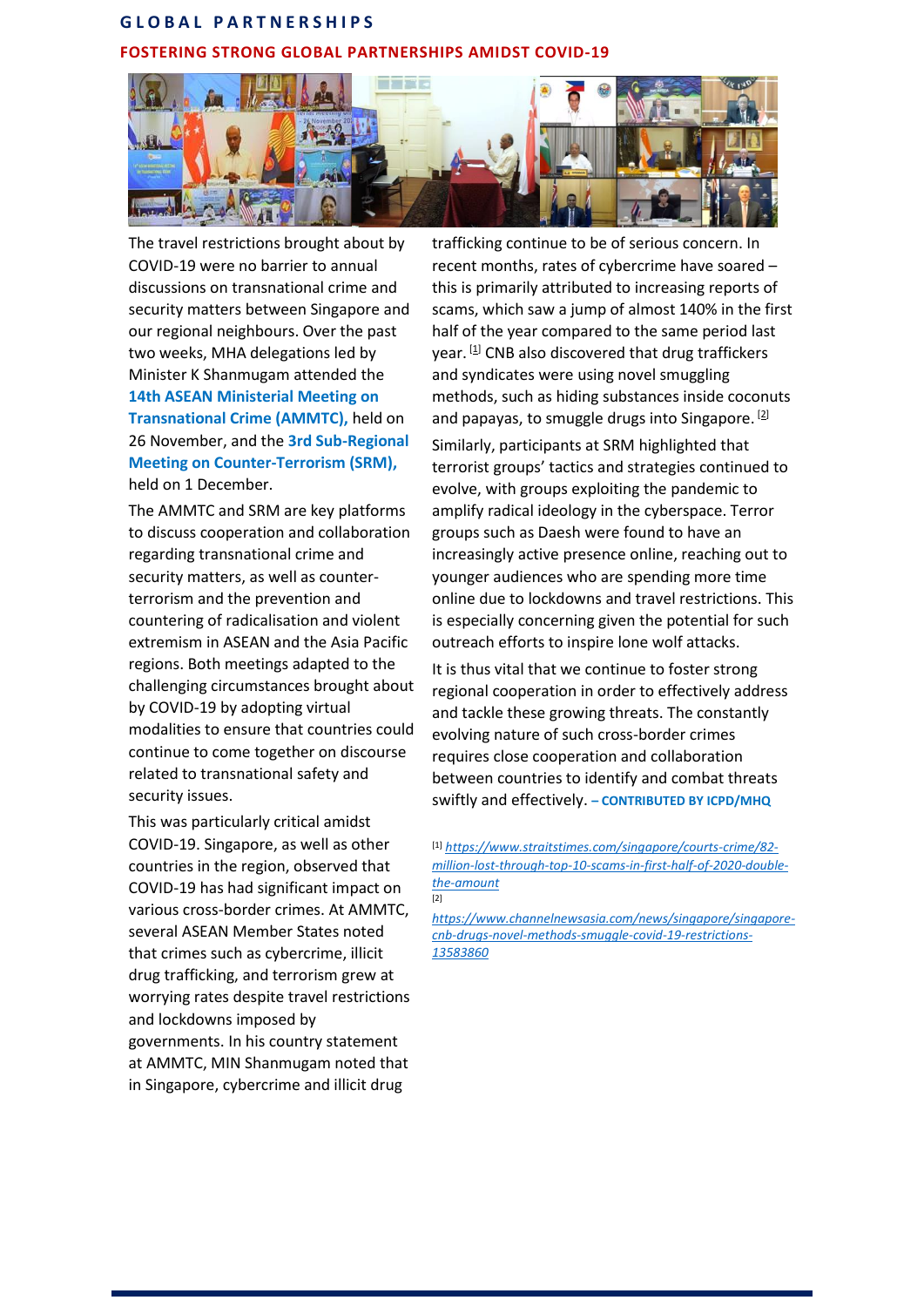# **C A R E N E T W O R K A 20-YEAR COMMITMENT**

For 20 years, the **CARE (Community Action for the Rehabilitation of Ex-offenders) Network** has spearheaded a range of vital initiatives and provided ex-offenders with the necessary support for their reintegration journey. Speaking at the CARE Network's 20<sup>th</sup> anniversary celebration, MOS Faishal affirmed the strong support provided by the CARE Network's community partners, volunteers, employers and sponsors through the years. Thanking the CARE Network team and its leaders, MOS Faishal encouraged them to continue advancing their capabilities and capacities as well as to strengthen their throughcare and reintegration programmes to help offenders and ex-offenders.



**Did you know? The CARE Network is an alliance of voluntary welfare organisations and community agencies under the joint leadership of SPS and YRSG.**

**>> Watch CARE Network's Community Video**: **[go.gov.sg/yrsg-carenetwork20](https://go.gov.sg/yrsg-carenetwork20)**

# **H O M E T E A M R O U N D - U P ON DUTY DURING THE FESTIVE PERIOD**



Serving on the frontline is hard work, but their spirits remain high! Our Home Team Guardians remained dedicated to keeping Singapore safe and secure during the year-end festive period, with many involved in supporting COVID-19 operations.

On 25th December, MIN K Shanmugam, 2MIN Josephine Teo, MOS Faishal Ibrahim and MOS Desmond Tan visited Home Team units on the ground to meet officers on duty and convey their appreciation for their hard work.

Thank you, Guardians!

**>> For more photos from the ground, check out:**

- **MIN's visit to SCDF Marine Division: [go.gov.sg/min-visit-25dec2020](https://go.gov.sg/min-visit-25dec2020)**
- **2MIN's visit to Changi Airport Terminal 3: [go.gov.sg/2min-visit-25dec2020](https://go.gov.sg/2min-visit-25dec2020)**
- **MOS Faishal's visit to the Marina Bay Cruise Centre and Yishun North NPC: [go.gov.sg/mosfaishal-visit-25dec2020](http://go.gov.sg/mosfaishal-visit-25dec2020)**
- **MOS Tan's visit to Police Cantonment Complex: [go.gov.sg/mostan-visit-25dec2020](https://go.gov.sg/mostan-visit-25dec2020)**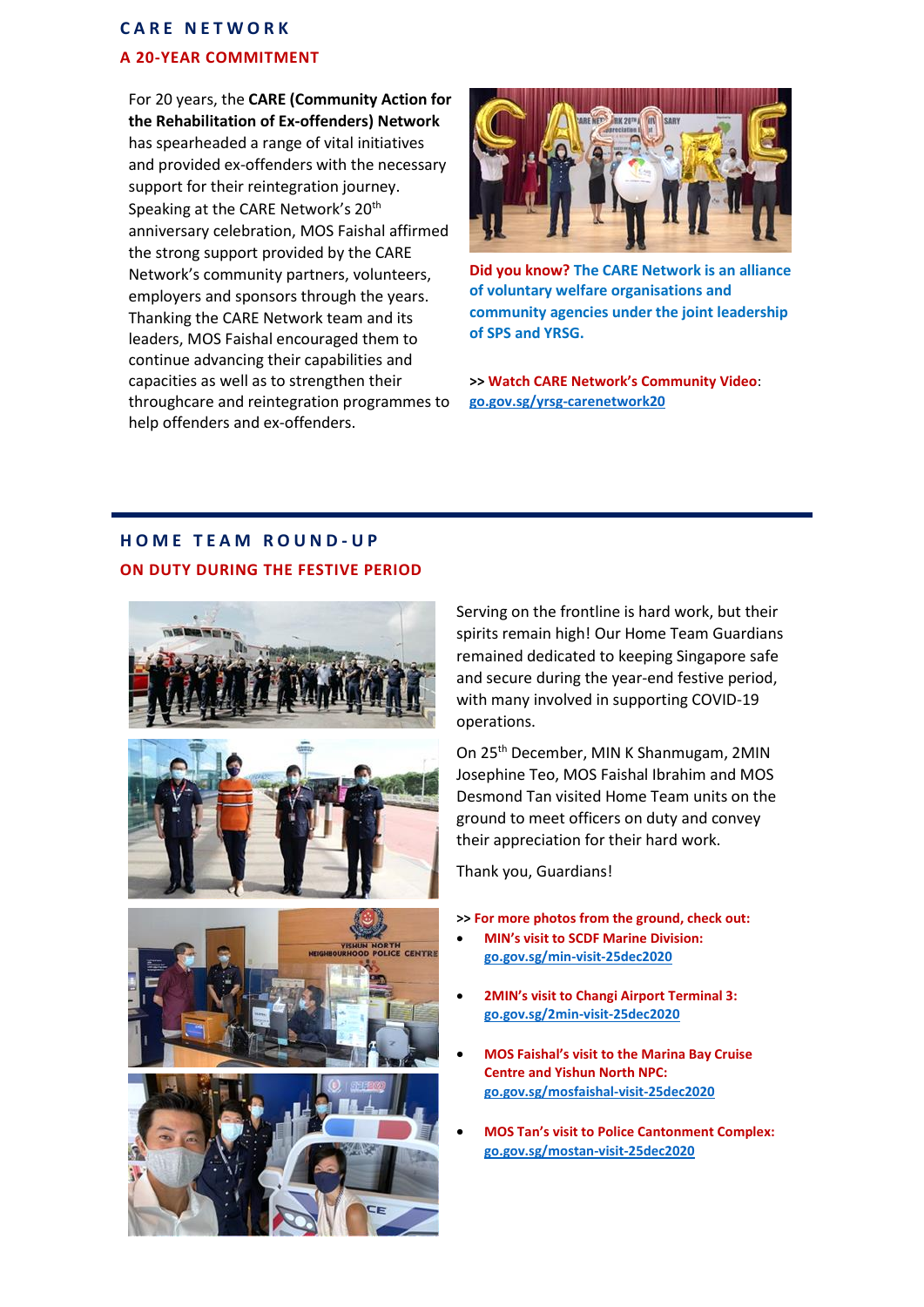#### **DRUG-FREE SINGAPORE**

On 2<sup>nd</sup> December, the United Nations Commission on Narcotic Drugs (CND) approved a recommendation from the World Health Organization (WHO) to remove cannabis and cannabis resin from its Schedule IV classification of dangerous drugs.

**>> Read [Singapore's National Statement](https://www.mha.gov.sg/newsroom/speeches/news/reconvened-63rd-session-of-the-commission-on-narcotic-drugs-singapore-national-statement-by-ambassador-umej-bhatia-singapore-permanent-representative-to-the-un) >> Read [the Singapore Government's position on the](https://www.mha.gov.sg/newsroom/press-release/news/singapore-government-position-on-the-recommendations-of-who-ecdd)  [recommendations of the WHO Expert Committee on Drug](https://www.mha.gov.sg/newsroom/press-release/news/singapore-government-position-on-the-recommendations-of-who-ecdd)  [Dependence, on Cannabis and Cannabis-related Substances,](https://www.mha.gov.sg/newsroom/press-release/news/singapore-government-position-on-the-recommendations-of-who-ecdd)  [voted on at](https://www.mha.gov.sg/newsroom/press-release/news/singapore-government-position-on-the-recommendations-of-who-ecdd)  [the reconvened 63](https://www.mha.gov.sg/newsroom/press-release/news/singapore-government-position-on-the-recommendations-of-who-ecdd)rd Session [of the CND on 2 December](https://www.mha.gov.sg/newsroom/press-release/news/singapore-government-position-on-the-recommendations-of-who-ecdd)**

# **IMPACT OF CANNABIS ON PUBLIC HEALTH AND WELFARE**

Singapore must stay drug-free to prevent harm to our population and society.



#### **Limited scientific evidence** on the therapeutic use of cannabinoids

- · Singapore's drug control policies are underpinned by evidence and research. To date, there is no scientific evidence on the safety and efficacy of raw cannabis use for medical purposes. However, there is some research derived<br>from controlled clinical trials which exhibits the potential therapeutic use of<br>pharmaceutical cannabinoids to manage seizures and epilepsy<sup>1</sup>.
- Singapore will continue to allow the safe and controlled access to evidence-based medical treatment options.

.<br>Cannabinoids are chemical compounds found in the cannabis plant, which can be processed into pharm'<br>products such as oral solutions and sprays and administered by doctors for specific medical conditions

"Singapore is disappointed with this outcome. There is no strong evidence to support the recommendations… [which] could send a wrong signal that the CND has softened its stance against cannabis and fuel public misperception, especially among youths, that cannabis is no longer considered to be as harmful as before, despite strong evidence showing otherwise. Nonetheless, this will not impact Singapore's zero-tolerance stance towards drugs, including cannabis and cannabis-related substances." **– Ambassador Umej Bhatia, Singapore's Permanent Representative to the United Nations, delivering Singapore's National Statement at the reconvened 63rd Session of the CND on 2 December**

> On 10 December, MIN K Shanmugam shared on Facebook an email that he'd received from a former cannabis abuser and drug supervisee named "R".

R wanted to share his experiences after reading MIN Shanmugam's response to the United Nations Commission on Narcotic Drugs' decision to remove cannabis from the most tightly controlled category of narcotic drugs, which was passed by the narrowest of voting margins. This is R's story. BY DESMOND ANG



**4-MIN READ** go.gov.sg/drugfreesg-r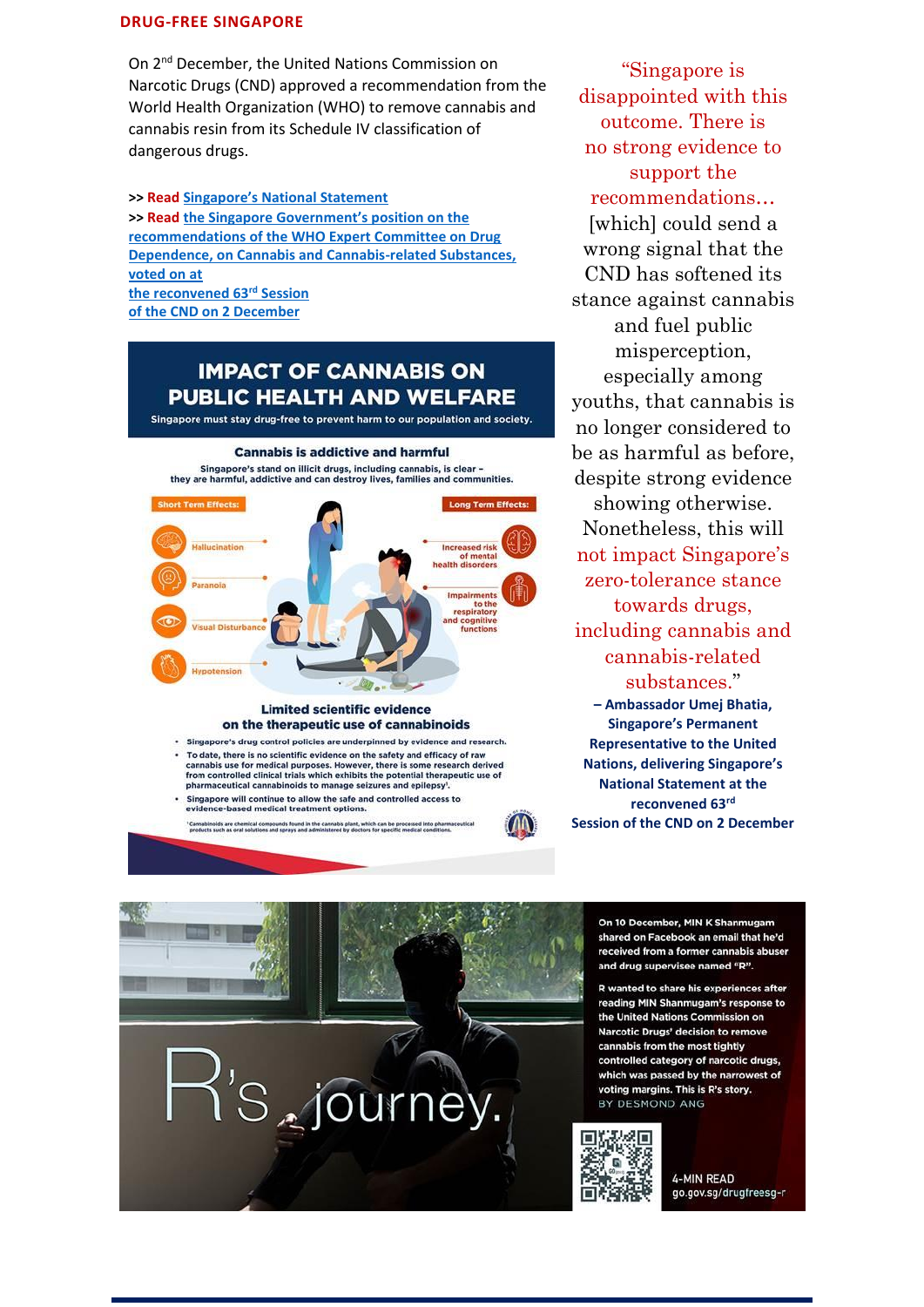#### **G U A R D I A N S O F O U R H O M E**



# **O U R C O M M U N I T Y SALUTING OUR VOLUNTEERS**



What does it take to volunteer with the Lifesaving Force? The grit and resilience to complete a rigorous, 16-week training programme – even as we're managing the COVID-19 situation at home. Experience the journey of these volunteers, right up to their graduation ceremony! **>[> go.gov.sg/scdf-volunteers-071220](https://go.gov.sg/scdf-volunteers-071220)**



#### **POLICE HERITAGE TRAIL**

To celebrate SPF's contributions to keeping Singapore safe and secure over the past 200 years, SPF launched the Police Heritage Trail on 26 November. The Trail comprises nine significant sites that includes the very first Police office (situated by the Singapore River) as well as other key Police establishments located within the Civic District.

An information marker near the Asian Civilisations Museum Green marks the beginning of the Trail. Ready to rediscover our Police heritage? Check out the Trail's companion guide and map at NHB's heritage portal, [Roots.sg.](https://www.roots.gov.sg/places/places-landing/trails/Police-Heritage-Trail)

**>> For more information on SPF200, visit: [www.police.gov.sg/spf200](http://www.police.gov.sg/spf200)**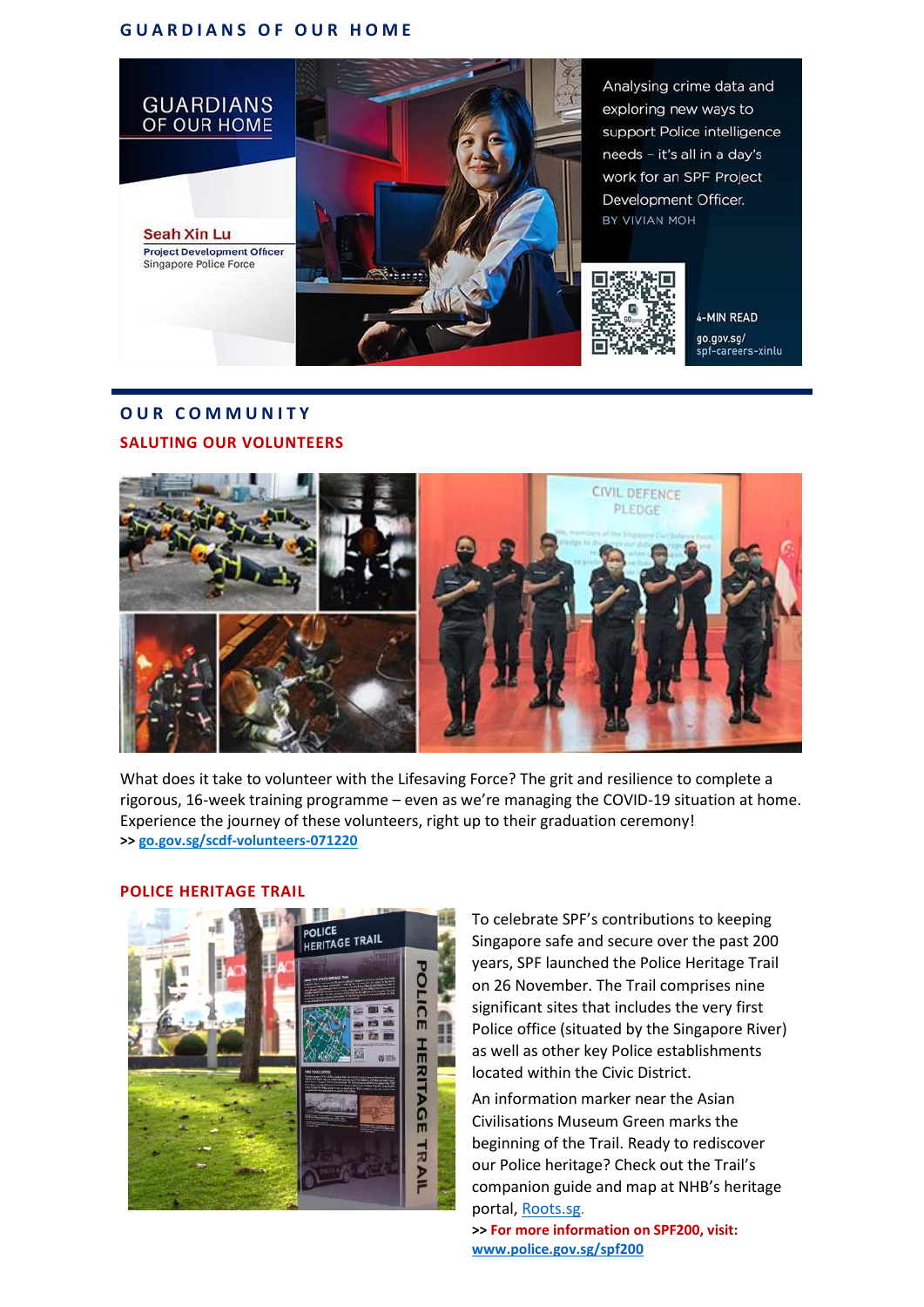#### **Exploring SPF200 from the Comfort of Home**

As part of SPF200, SPF has launched a virtual exhibition, "Frontier Town to Safest City", using 360-degree video technology to give viewers a front row seat of SPF's 200-year history of Public Service. Discover the officers' stories of bravery in fighting crime, bringing criminals to justice and keeping Singapore safe and secure!



**>> Visit [go.gov.sg/spf200-virtual-tour](https://go.gov.sg/spf200-virtual-tour)**

# **DID YOU KNOW? BEACON OF SAFETY**



A new structure stands at Punggol Waterway Park Connector, equipped with communication capabilities and warning features. Learn more about this joint initiative by SPF and HTX! **>> [go.gov.sg/mha-mos-tan-beacon](https://go.gov.sg/mha-mos-tan-beacon)**

# **U P D A T E S O N C O V I D**

## **LOOKING TO 2021**

#### **PROGRESSING INTO PHASE 3 AS ONE HOME TEAM**

In his national address this week, PM Lee Hsien Loong announced that Phase 3 would commence on 28 December. Here's what you need to know:

#### **Phase 3 at a Glance**

- **-** Social gatherings: Up to 8 persons.
- **-** Households: Up to 8 visitors at a time.
- **-** Congregational services, indoor live performances: Up to 250 persons (with zones of up to 50 persons).
- **-** Live instrumental music allowed for marriage solemnisations in indoor venues, funerals.

## **COVID-19 Vaccinations**

- **-** Stringent processes for vaccinations will be put in place
	- for safety and efficacy.
- **-** Vaccination is voluntary, but strongly encouraged.
- **-** Vaccinations will be free for Singaporeans and longterm residents; all will be able to get vaccinated by end-2021.



"I'm very grateful that Singaporeans have complied with the spirit, and not just the letter of the rules. We stayed united, kept up our guard, and did not allow ourselves to become complacent over time. With everyone's full support, our enhanced